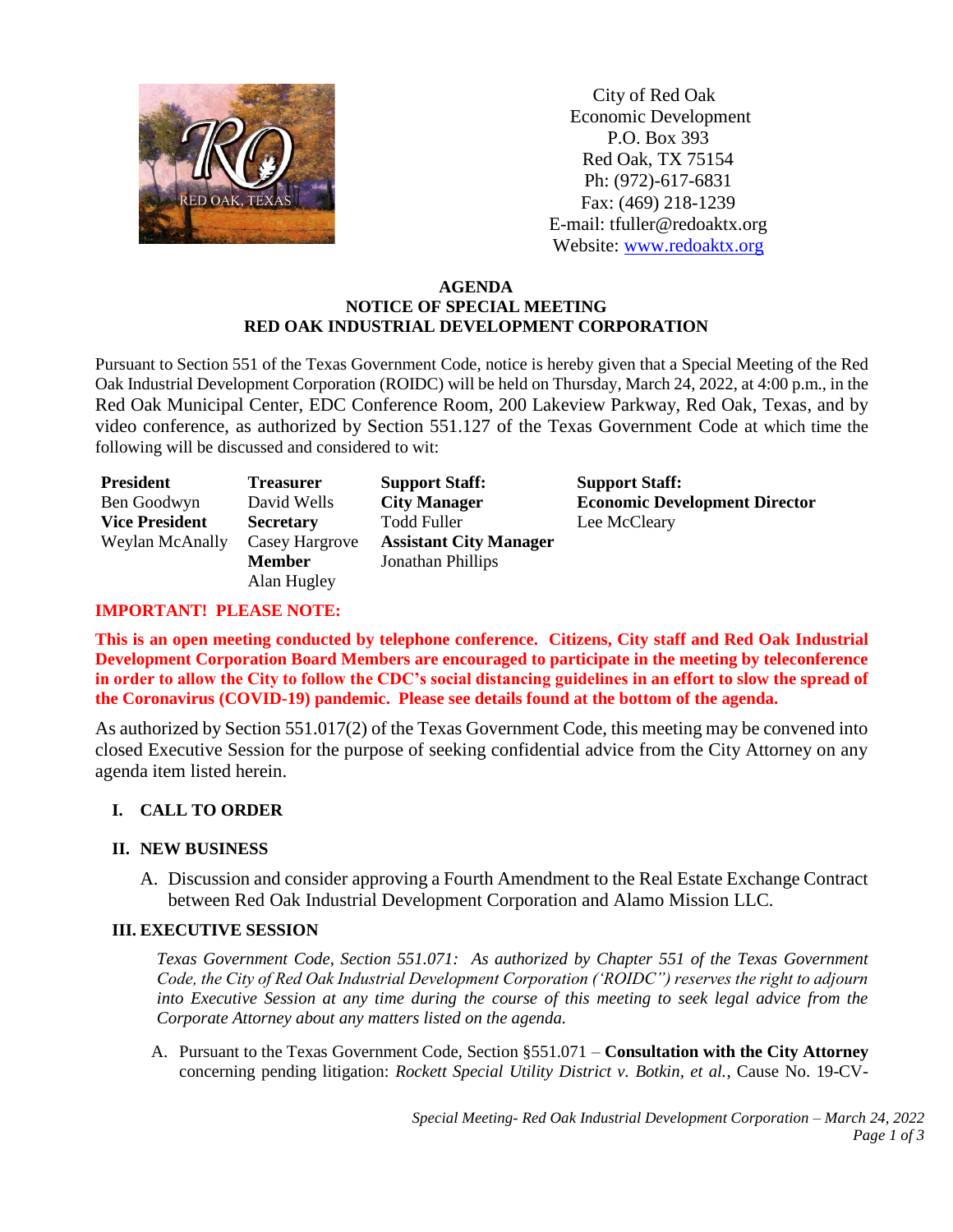Tex.; ex Parte-City of Red Oak v. 201<sup>st</sup> Judicial District Court of Travis County, Cause No. D-1GN-20-002116; and Rockett Special Utility District v. City of Red Oak, Texas, Case No. 3:20-cv-1320.

- B. Pursuant to the Texas Government Code, Section §551.087 Deliberations Regarding Economic **Development Negotiations** 
	- 1. Discuss or deliberate regarding commercial or financial information from a business prospect that seeks to locate, stay or expand in the City of Red Oak.
	- 2. Discuss or deliberate an offer, if any, with such business prospect.
- C. Pursuant to Texas Government Code,  $\S551.072$  Deliberations Regarding the Purchase, **Exchange, Lease, or Value of Real Property** 
	- 1. Discuss or deliberate, acquisition, sale and/or exchange of Real Properties generally located east of Lowrance Road, west of Batchler Road, south of Red Oak city limits line, and north of FM 2377, Red Oak, Texas.
	- 2. Discuss or deliberate acquisition, sale and/or exchange of Real Properties generally located east of Houston School Road, west of SH 342, south of the Ellis County line, and north of FM664/Ovilla Road, Red Oak, Texas.

#### IV. REGULAR SESSION:

Reconvene into Regular Session and take any action necessary as a result of the Executive Session.

#### V. ADJOURNMENT

I certify that the above agenda of items to be considered by the Red Oak Industrial Development Corporation (ROIDC) was posted to the Bulletin board on the  $21<sup>st</sup>$  day of March, 2022, before 4:00 p.m., in accordance with the Texas Government Code, Chapter 551.

Attested:

Sumer Bloyed, Executive Assistant Deputy City Secretary

#### **Accessibility Statement**

The Red Oak City Hall is wheelchair accessible with an entry ramp and accessible parking spaces located in front of the building. Request for accommodations must be made 48 hours prior to the meeting by contacting the City Secretary's Office at (469) 218-1207.

### Join Zoom Meeting

https://zoom.us/j/93700221994?pwd=WU0vWm9tVWNRNjJXL3FFd3FXbHU5UT09

Meeting ID: 937 0022 1994 Passcode: 705825 One tap mobile +13462487799,,93700221994#,,,,,,0#,,705825# US (Houston) +12532158782,,93700221994#,,,,,,0#,,705825# US (Tacoma)

Dial by your location

+1 346 248 7799 US (Houston) +1 253 215 8782 US (Tacoma) +1 669 900 6833 US (San Jose)  $+1$  929 205 6099 US (New York) +1 301 715 8592 US (Germantown)